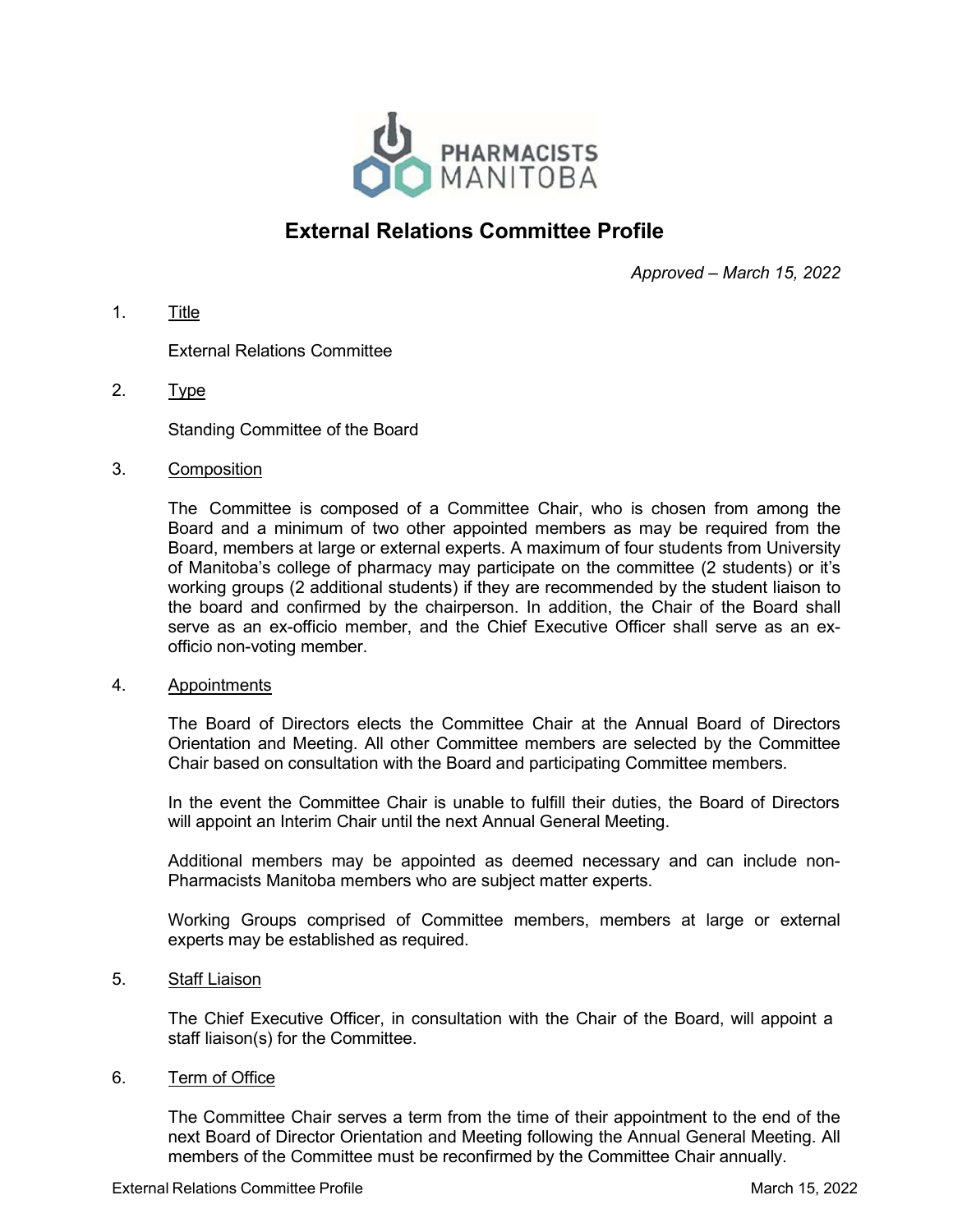## 7. Meetings

- The Committee meets at the call of the Committee Chair on a regular basis or at least 2 weeks prior to each Board meeting.
- Meetings may be conducted in person, by teleconference or by video conferencing.
- To facilitate communications, a copy of the agenda will be circulated one week in advance of each meeting to the members of the committee.
- Quorum shall be the majority of the External Relations Committee members other than ex-officio members.
- In the absence of the committee chair, the members of the Committee shall appoint an Acting Chair.
- Communication will be conducted primarily through email or by telephone when an urgent response if required.
- **The Committee will adhere to all Pharmacists Manitoba By-Laws.**

## 8. Reporting

- This Committee reports to the Board. Committee meeting minutes will be posted to the Virtual Boardroom within two weeks of each meeting.
- **Committee reports will be provided for each Board of Director meeting as per** Pharmacists Manitoba board report template.
- Urgent matters will be brought to the attention of the President and CEO immediately and as necessary.
- Reports containing specific recommendations to the Board must include possible budget implications as part of the report.
- Financial requests must be submitted to the Internal Relations Committee for review prior to submission to the Board for approval.

### 9. Terms of Reference

This Committee:

- Supports Pharmacists Manitoba with external relations involving, but not limited to government relations, professional relations and public relations initiatives and member services.
- Works to develop an annual agenda that is in line with the strategic planning of Pharmacists Manitoba.